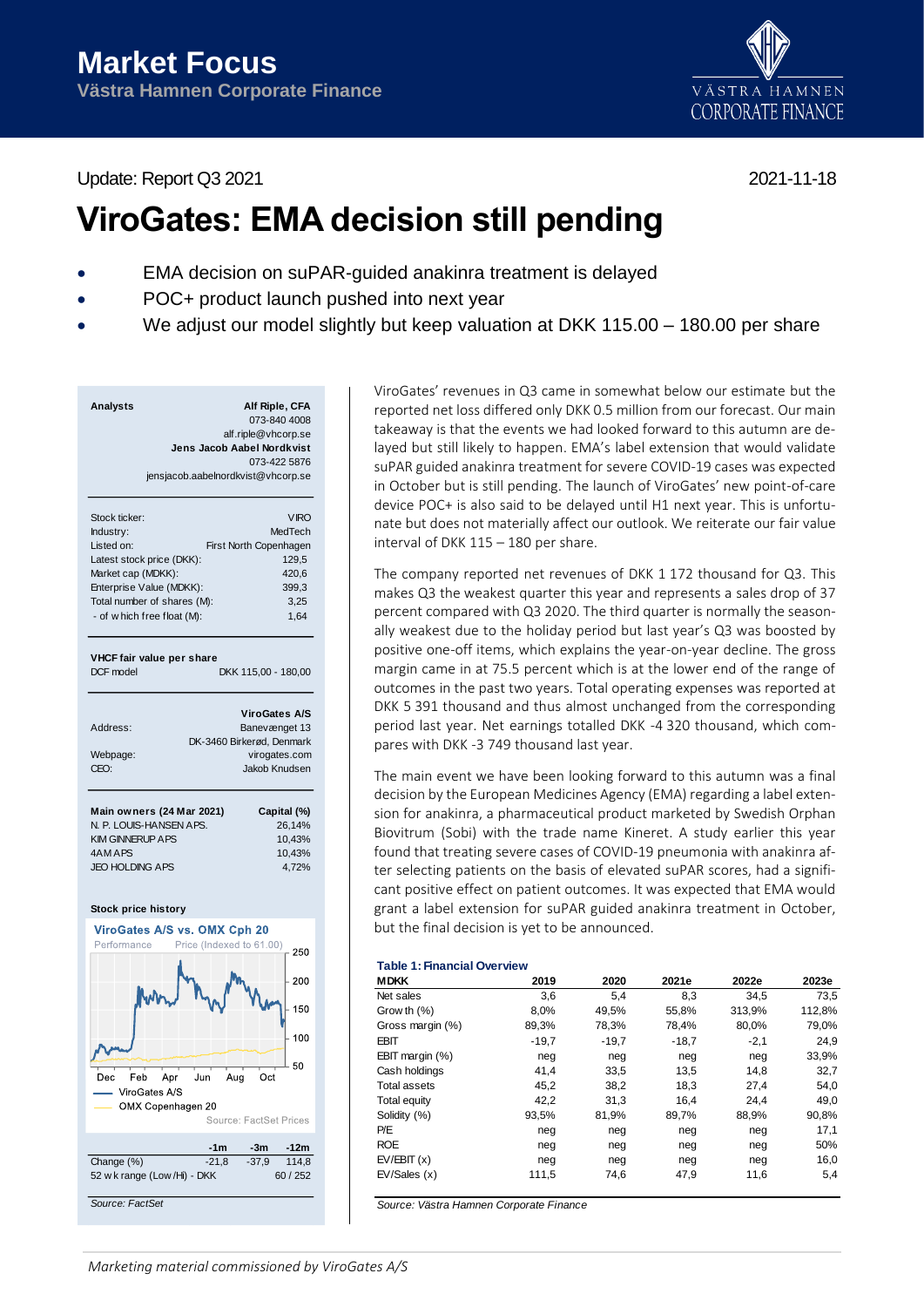| Thumbs up from<br><b>EMA would validate</b><br>suPAR screening | An approval by EMA would count as a big win for ViroGates. Not only would it in the short<br>run create demand for suPAR tests from hospitals wanting to administer anakinra to<br>COVID-19 sufferers, it would also provide further validation of suPAR as a diagnostic tool<br>for separating critical patient conditions of any sort from the less critical.                                                                                                                                                                                                                                                                                                                                                                                                                                                                                                                                                                 |
|----------------------------------------------------------------|---------------------------------------------------------------------------------------------------------------------------------------------------------------------------------------------------------------------------------------------------------------------------------------------------------------------------------------------------------------------------------------------------------------------------------------------------------------------------------------------------------------------------------------------------------------------------------------------------------------------------------------------------------------------------------------------------------------------------------------------------------------------------------------------------------------------------------------------------------------------------------------------------------------------------------|
| <b>Decision date still</b><br>unknown                          | At the web conference following the Q3 report, the company could not provide any indica-<br>tion of when EMA can be expected to finalise the approval process. It is Sobi who is the<br>applicant towards EMA and the company has received follow-up questions from the<br>agency. ViroGates only participates in that exchange when questions relating to the suPAR<br>diagnostic procedure arise. According to ViroGates, the agency has shown a keen interest<br>in understanding the diagnostic method and how it works, although EMA is not the super-<br>vising authority for the diagnostic tool, only for the pharmaceutical product (i.e. anakinra).                                                                                                                                                                                                                                                                   |
| Anakinra study<br>published in Nature<br><b>Medicine</b>       | A separate and very welcome event in Q3 was the publication of a scientific article in the<br>prestigious journal Nature Medicine, detailing the successful clinical trial earlier this year<br>with suPAR guided anakinra treatment. The article was published on 3 September. As we<br>have pointed out in our previous research updates, publication in a respected, peer-re-<br>viewed journal may attract significant interest from the profession. Moreover, since both<br>the suPAR testing products and anakinra are approved for clinical use in their own right, a<br>physician may already now decide to screen patients for elevated suPAR and administer<br>anakinra where appropriate.                                                                                                                                                                                                                            |
| POC+ pushed into<br>next year                                  | Last week, ViroGates also informed the market that the forthcoming point-of-care product<br>POC+, which had been scheduled for launch during H2 this year, will not arrive on the mar-<br>ket until H1 next year. This is the second time the product launch has been postponed. The<br>remaining steps before market launch is a clinical validation study and the final CE-IVD ap-<br>proval. As explanation for the delay, ViroGates stated during the web conference that the<br>company has discovered what is known as interference in the patient blood samples from<br>things like other proteins in the blood. This must be dealt with in a different manner in the<br>POC+ product since it uses full blood from a finger prick, compared to the other suPAR<br>products that work on blood plasma in a lab. The delay should ensure that any such prob-<br>lems are sorted out before going into the clinical study. |
| <b>Effective deadline:</b><br>22 May 2022                      | An important thing to note is that this product currently falls under the EU's In Vitro Diag-<br>nostics Medical Device Directive, which means the company may make a self-declaration<br>regarding its analytical and clinical validation. The approval process itself is therefore rela-<br>tively swift. This, however, is on the condition that the process is completed before 22 May<br>2022, when new rules come into effect, but the company is quite confident that it will meet<br>this deadline.                                                                                                                                                                                                                                                                                                                                                                                                                     |
| New criteria for<br>"routine" customers                        | The status regarding clinical routine customers is that they tallied 12 at the close of Q3. An<br>additional clinical routine customer was announced in late October, a public hospital with<br>more than 700 beds located in the area of Athens, Greece. The current total of 13 is less<br>than the accumulated number of routine customers reported historically, and the differ-<br>ence is due to new and stricter criteria for labelling customers as "routine" customers.<br>From now on, ViroGates will only count a customer as routine if it, during the latest 12-<br>month period, has placed either two or more purchase orders for clinical use or placed a<br>first purchase order while signalling a clear intention to order more in the future. Any cus-<br>tomer that does not place any purchase orders for 12 months is no longer counted as a<br>routine customer.                                        |
| Q3 revenues lower<br>than our estimate                         | Turning back to the reported numbers for the quarter, net revenues fell DKK 1919 thou-<br>sand short of our estimate, cf. Table 2 below. As we have noted, some of this may be due<br>to the seasonal effect which we may have underestimated. But it is also clear that sales<br>processes are taking longer to bear fruit than we had expected, and that COVID-19 still<br>represents an obstacle for sales activities aimed at emergency departments.                                                                                                                                                                                                                                                                                                                                                                                                                                                                        |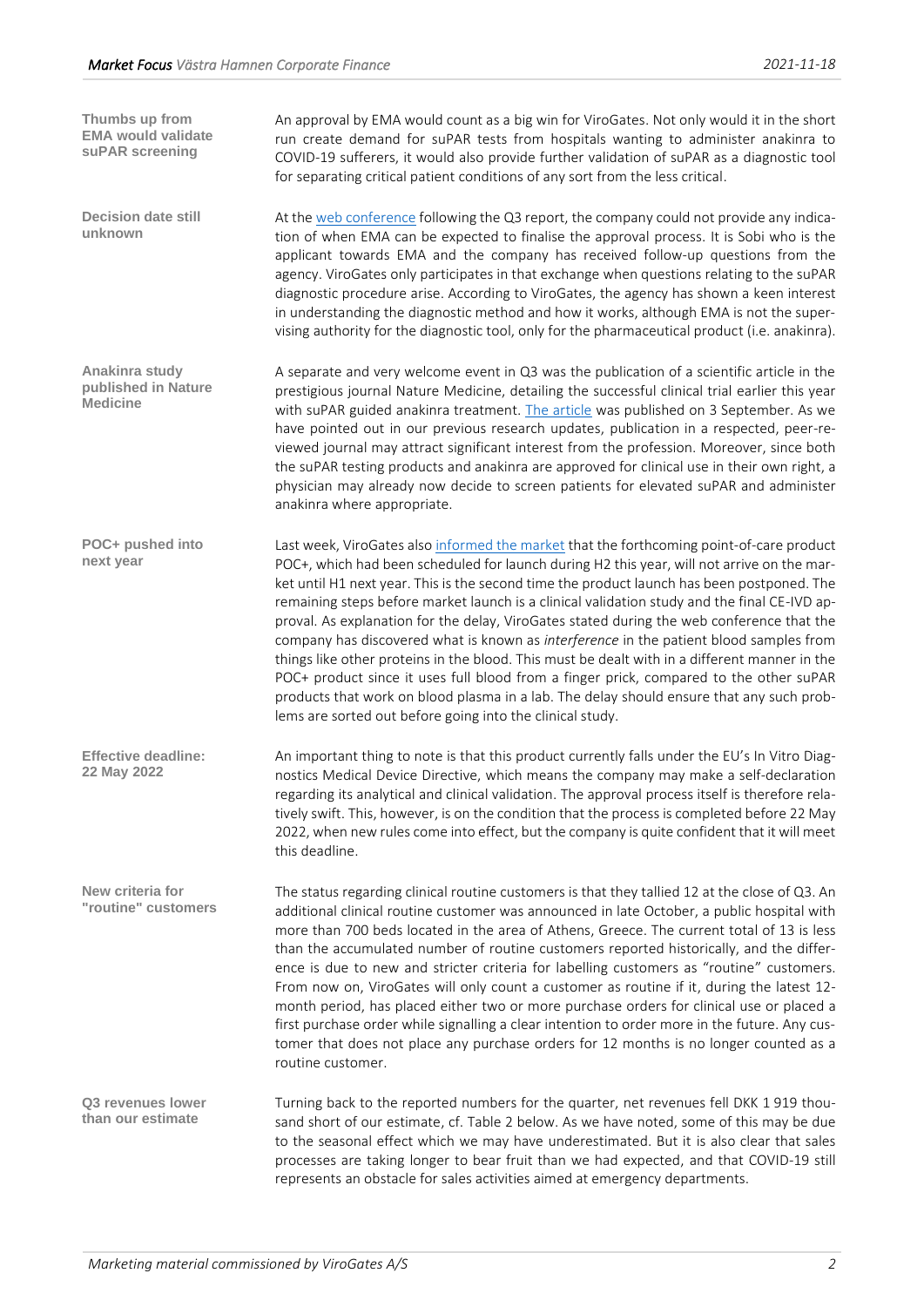**Net loss not far from our estimate** The gross margin of 75.5 percent was also below our estimate of 80.0 percent, which means the gross profit of DKK 885 thousand was DKK 1 587 thousand lower than we had expected. ViroGates made up for most of this by posting operating expenses that undershot our forecast by DKK 1 159 thousand. Sales and marketing in particular were responsible for this discrepancy. EBITDA, EBIT and net loss thus ended up slightly below our expectation but none of them differed more than DKK 0.5 million from our estimate.

| Table 2: Estimates vs actual, Q3 2021 |  |
|---------------------------------------|--|
|---------------------------------------|--|

| <b>kDKK</b>                   | Q3 '20  | Q3 '21est | Q3 '21act | <b>Diff</b> |
|-------------------------------|---------|-----------|-----------|-------------|
| Net Revenues                  | 1850    | 3091      | 1 1 7 2   | $-1919$     |
| <b>Total Revenues</b>         | 1850    | 3091      | 1 1 7 2   | $-1919$     |
| Cost of Goods Sold            | $-326$  | $-618$    | $-287$    | 331         |
| Gross profit                  | 1524    | 2472      | 885       | $-1587$     |
| <b>R&amp;D Costs</b>          | $-1412$ | $-1638$   | $-1256$   | 382         |
| Sales and Marketing Costs     | $-3279$ | $-3930$   | $-3054$   | 876         |
| <b>Administrative Costs</b>   | $-753$  | -983      | $-1081$   | -99         |
| <b>Total OPEX</b>             | $-5444$ | $-6550$   | $-5391$   | 1 1 5 9     |
| <b>EBITDA</b>                 | $-3920$ | $-4078$   | $-4506$   | -428        |
| Amortisation and Depreciation | $-59$   | $-27$     | $-53$     | $-26$       |
| <b>EBIT</b>                   | $-3979$ | $-4104$   | $-4559$   | -455        |
| Net Financial Items           | $-74$   | $-70$     | $-50$     | 20          |
| <b>EBT</b>                    | $-4053$ | $-4174$   | $-4609$   | -435        |
| Tax                           | 305     | 306       | 289       | $-17$       |
| <b>Net Profit</b>             | -3748   | -3 868    | -4 320    | -452        |
|                               |         |           |           |             |
| Cash and Equivalents          | 38 031  | 17954     | 17475     | -479        |
| <b>Total Equity</b>           | 35 758  | 20 900    | 20 448    | $-452$      |
|                               |         |           |           |             |

*Source: Västra Hamnen Corporate Finance*

Looking forward, we have made a few adjustments to our forecast model. First, the delayed launch of POC+ makes our previous forecast of first sales revenues from the product in Q1 2022 look a bit optimistic. We have pushed the whole revenue profile out by 6 months, meaning that revenues from POC+ should start accelerating from Q3 2022 onward. Second, the still subdued demand for the existing product line, which is partly to do with lingering obstacles caused by COVID-19, has persuaded us to adopt a slightly more cautious revenue profile for the existing acute care products. In practice, we have delayed revenues by 6-9 months for all products, most noticeably in the first couple of years of the forecast horizon.

We have made a small, compensating forecast revision regarding operating expenses as well, under the assumption that the company will operate more frugally in a scenario with slower revenue buildup. The scenario nevertheless implies lower forecast net results and cash flows than before.

ViroGates repeats the financial goal of reaching net positive cash flows with the available cash at hand. In our revised scenario, the company will reach positive free cash flow in Q1 2023. With no further capital acquisitions, the liquidity reserve will reach DKK low singledigit millions before that turning point is reached. That may be uncomfortably close to zero and we cannot rule out that ViroGates will decide to raise new capital in the second half of 2022. We have pencilled in a DKK 10 million capital injection to occur in Q3 2022 in our scenario. The path of sales in the early part of next year will determine whether this will be necessary or not.

The model adjustments we have made following the Q3 report are negative on balance, but the magnitudes are not big enough to make any material impact on the fair value of the company according to our DCF model. In conclusion, we keep our valuation interval unchanged at DKK 115.00 – 180.00 per share.

**We postpone revenues in our scenario**

**We see positive free cash flow from Q1 2023 onward**

**We maintain our valuation interval**

*Marketing material commissioned by ViroGates A/S 3*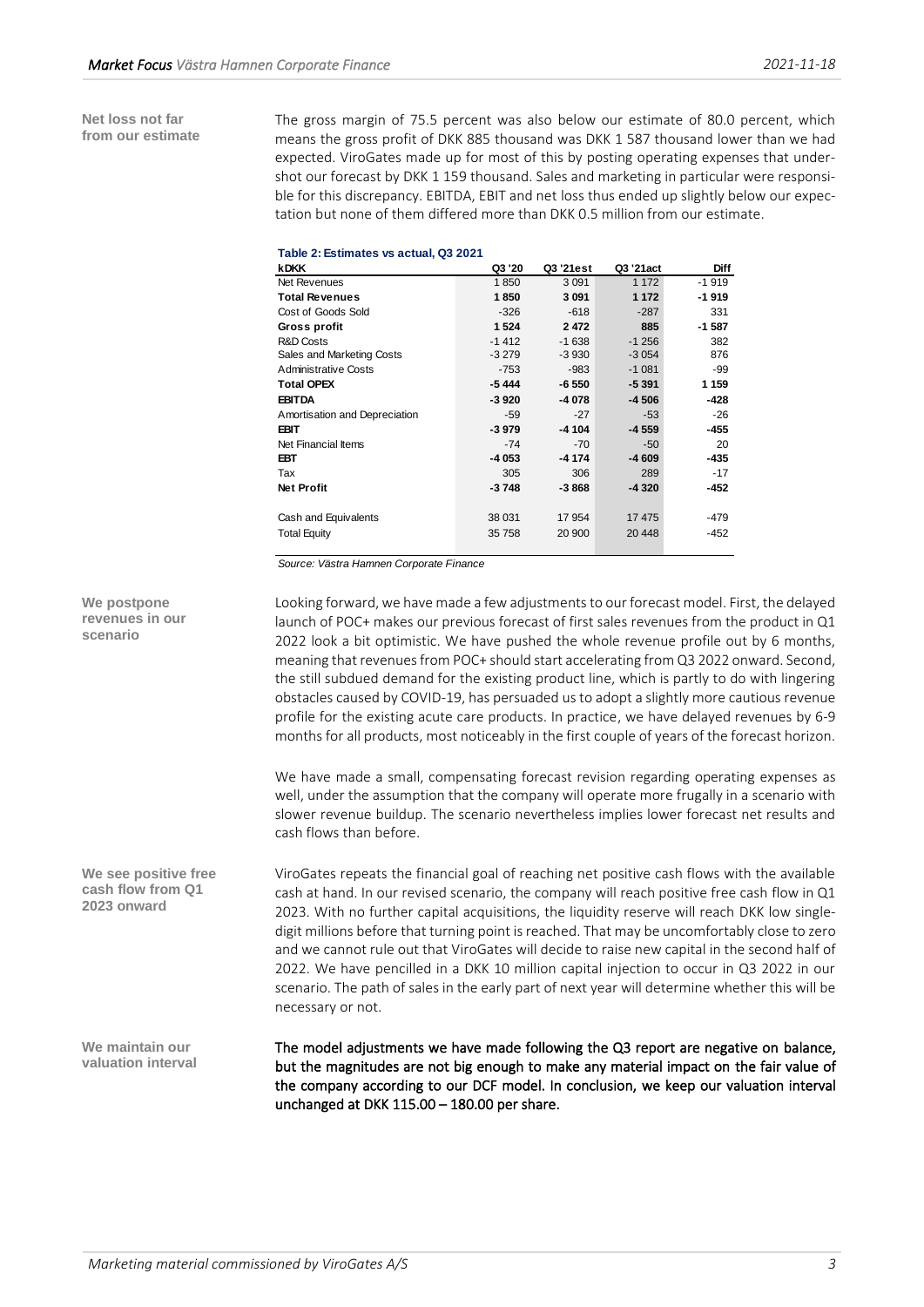| <b>Income Statement - Annual Data</b> |          |          |          |          |          |             |           |          |
|---------------------------------------|----------|----------|----------|----------|----------|-------------|-----------|----------|
| <b>kDKK</b>                           | 2019     | 2020     | 2021e    | 2022e    | 2023e    | 2024e       | 2025e     | 2026e    |
| Net revenues                          | 3582     | 5 3 5 4  | 8 3 3 9  | 34 518   | 73 452   | 113 148     | 169861    | 227 153  |
| <b>Total revenues</b>                 | 3582     | 5 3 5 4  | 8 3 3 9  | 34 518   | 73 452   | 113 148     | 169 861   | 227 153  |
| Cost of goods sold                    | $-384$   | $-1164$  | $-1802$  | $-6904$  | $-15394$ | $-24617$    | $-39475$  | $-54821$ |
| Gross profit                          | 3 1 9 8  | 4 1 9 0  | 6537     | 27 614   | 58 058   | 88 531      | 130 386   | 172 333  |
| R&D costs                             | $-5584$  | $-5798$  | $-5982$  | $-7409$  | $-8277$  | $-9136$     | $-100085$ | $-11132$ |
| Sales and marketing costs             | $-13921$ | $-14150$ | $-14681$ | $-17782$ | $-19865$ | $-21927$    | $-24203$  | $-26716$ |
| Administrative costs                  | $-3300$  | $-3740$  | $-4421$  | $-4445$  | $-4966$  | $-5482$     | $-6051$   | $-6679$  |
| <b>EBITDA</b>                         | $-19607$ | $-19498$ | $-18546$ | $-2022$  | 24 950   | 51 987      | 90 048    | 127 806  |
| Amortisation & depreciation           | $-116$   | $-229$   | $-187$   | $-72$    | $-51$    | $-36$       | $-25$     | $-18$    |
| EBIT                                  | $-19723$ | $-19727$ | $-18734$ | $-2094$  | 24 899   | 51 951      | 90 022    | 127 789  |
| Net financial items                   | $-286$   | $-253$   | $-205$   | $-280$   | $-280$   | $-280$      | $-280$    | $-280$   |
| EBT                                   | $-20009$ | $-19980$ | $-18939$ | $-2374$  | 24 619   | 51 671      | 89742     | 127 509  |
| Taxes                                 | 1 2 1 2  | 1 2 4 6  | 1 2 6 7  | 319      | 0        | $\mathbf 0$ | $-14371$  | $-28052$ |
| Net profit                            | $-18797$ | $-18734$ | $-17672$ | $-2055$  | 24 619   | 51 671      | 75 372    | 99 457   |
| Earnings per share (DKK)              | $-6,19$  | $-6,17$  | $-5,82$  | $-0,68$  | 8,11     | 17,03       | 24,84     | 32,78    |
| Growth (%)                            |          |          |          |          |          |             |           |          |
| Net revenues                          | 8,0%     | 49,5%    | 55,8%    | 313,9%   | 112,8%   | 54,0%       | 50,1%     | 33,7%    |
| <b>EBITDA</b>                         | na       | na       | na       | na       | na       | 108,4%      | 73,2%     | 41,9%    |
| <b>EBIT</b>                           | na       | na       | na       | na       | na       | 108,6%      | 73,3%     | 42,0%    |
| Net profit                            | na       | na       | na       | na       | na       | 109,9%      | 45,9%     | 32,0%    |
| % of revenues (%)                     |          |          |          |          |          |             |           |          |
| Gross margin                          | 89,3%    | 78,3%    | 78,4%    | 80,0%    | 79,0%    | 78,2%       | 76,8%     | 75,9%    |
| <b>EBITDA</b> margin                  | neg      | neg      | neg      | neg      | 34,0%    | 45,9%       | 53,0%     | 56,3%    |
| <b>EBIT</b> margin                    | neg      | neg      | neg      | neg      | 33,9%    | 45,9%       | 53,0%     | 56,3%    |
| EBT margin                            | neg      | neg      | neg      | neg      | 33,5%    | 45,7%       | 52,8%     | 56,1%    |
| Profit margin                         | neg      | neg      | neg      | neg      | 33,5%    | 45,7%       | 44,4%     | 43,8%    |
| <b>Total OPEX</b>                     | 636,6%   | 442,4%   | 300,8%   | 85,9%    | 45,1%    | 32,3%       | 23,7%     | 19,6%    |
| Profitability (%)                     |          |          |          |          |          |             |           |          |
| <b>ROE</b>                            | neg      | neg      | neg      | neg      | 50,3%    | 47,8%       | 41,1%     | 35,2%    |
| <b>ROIC</b>                           | neg      | neg      | neg      | neg      | 119,4%   | 184,7%      | 239,2%    | 0.0%     |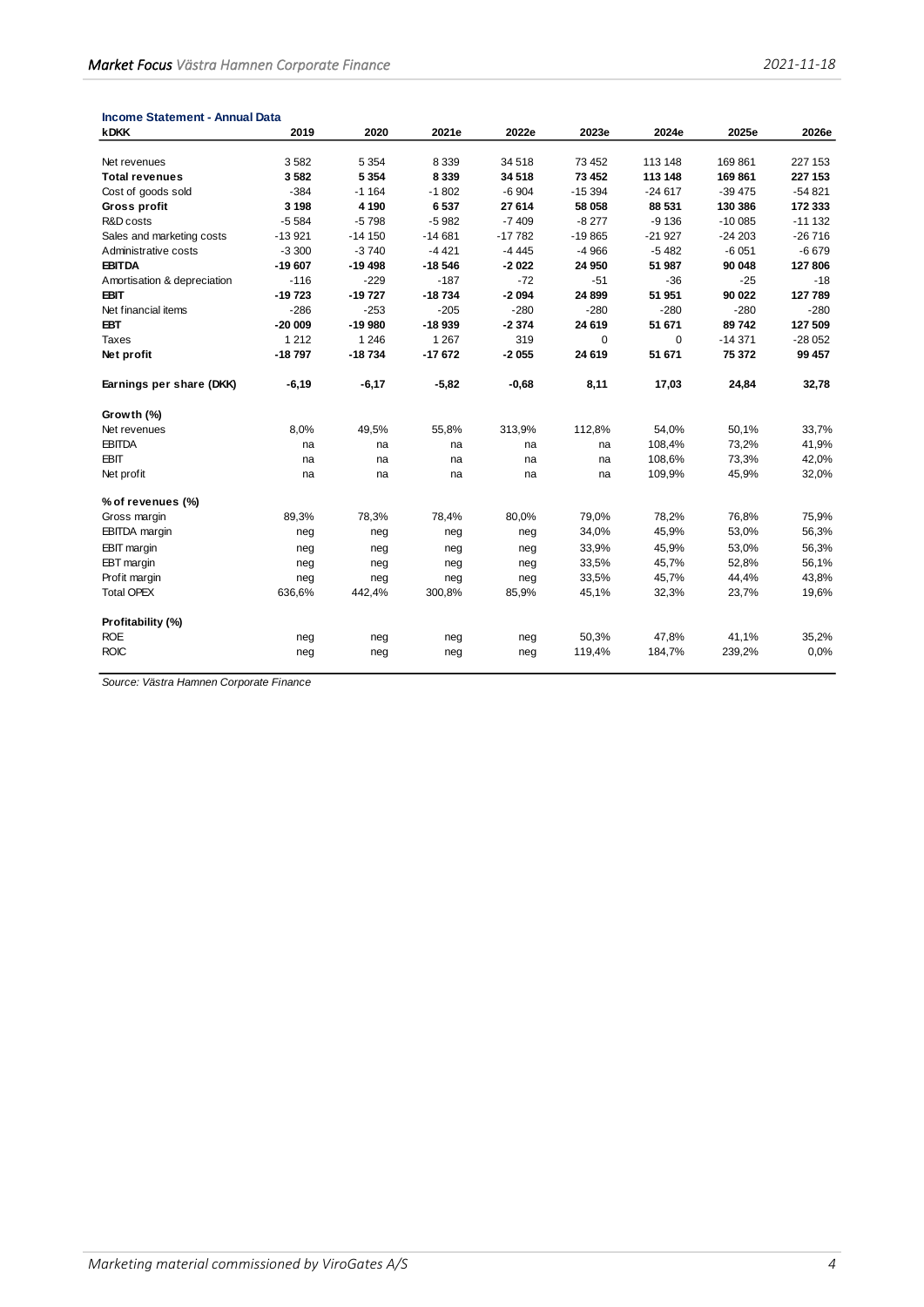| <b>Balance Sheet - Annual Data</b>  |          |          |             |          |          |          |          |          |
|-------------------------------------|----------|----------|-------------|----------|----------|----------|----------|----------|
| <b>kDKK</b>                         | 2019     | 2020     | 2021e       | 2022e    | 2023e    | 2024e    | 2025e    | 2026e    |
|                                     |          |          |             |          |          |          |          |          |
| Inventories                         | 390      | 907      | 1436        | 5027     | 8762     | 11 880   | 16 163   | 18 0 36  |
| Account receivable                  | 244      | 1601     | 1616        | 5953     | 10873    | 16 129   | 23 652   | 30 357   |
| Other receivables                   | 2 4 0 1  | 609      | 1 3 1 1     | 1 3 1 1  | 1 3 1 1  | 1 3 1 1  | 1 3 1 1  | 1 3 1 1  |
| Cash and cash equivalents           | 41 408   | 33 525   | 13518       | 14 762   | 32715    | 86 116   | 154 063  | 248 784  |
| <b>Total current assets</b>         | 44 443   | 37 642   | 17880       | 27 052   | 53 660   | 115 436  | 195 188  | 298 487  |
| Tangible assets                     | 548      | 432      | 246         | 173      | 122      | 86       | 61       | 43       |
| Intangible assets                   | $\Omega$ | $\Omega$ | $\mathbf 0$ | $\Omega$ | $\Omega$ | $\Omega$ | $\Omega$ | $\Omega$ |
| <b>Financial assets</b>             | 167      | 171      | 172         | 172      | 172      | 172      | 172      | 172      |
| <b>Total fixed assets</b>           | 715      | 603      | 418         | 345      | 294      | 258      | 233      | 215      |
| <b>Total assets</b>                 | 45 158   | 38 245   | 18 298      | 27 398   | 53 955   | 115 694  | 195 421  | 298 703  |
| Accounts payable                    | 927      | 3654     | 898         | 1587     | 3092     | 4752     | 7460     | 9838     |
| Short-term debt                     | $\Omega$ | $\Omega$ | 0           | $\Omega$ | 0        | $\Omega$ | 0        | $\Omega$ |
| Other liabilities                   | 2015     | 3 2 7 8  | 983         | 1448     | 1881     | 2891     | 4538     | 5985     |
| <b>Total current liabilities</b>    | 2942     | 6932     | 1880        | 3036     | 4974     | 7643     | 11 998   | 15823    |
| <b>Total equity</b>                 | 42 215   | 31 314   | 16 4 18     | 24 3 63  | 48 982   | 108 053  | 183 424  | 282 881  |
| <b>Total equity and liabilities</b> | 45 157   | 38 246   | 18 299      | 27 399   | 53 956   | 115 695  | 195 422  | 298 704  |

| <b>Cash flow statement</b>  |          |          |          |          |         |          |          |          |
|-----------------------------|----------|----------|----------|----------|---------|----------|----------|----------|
| <b>kDKK</b>                 | 2019     | 2020     | 2021e    | 2022e    | 2023e   | 2024e    | 2025e    | 2026e    |
|                             |          |          |          |          |         |          |          |          |
| Operating activities        | $-17963$ | $-18505$ | $-17485$ | $-1983$  | 24 670  | 51 707   | 75 397   | 99 475   |
| Changes in w orking capital | $-110$   | 2 9 0 5  | $-5297$  | $-6772$  | $-6717$ | $-5705$  | -7450    | -4 754   |
| Investing activities        | $-603$   | $-114$   | 0        | 0        | 0       | 0        | 0        | 0        |
| Financing activities        | $\Omega$ | 7835     | 2 7 7 6  | 10 000   | 0       | 7400     | $\Omega$ | $\Omega$ |
| Cash flow for the period    | $-18676$ | $-7879$  | $-20005$ | 1 2 4 5  | 17953   | 53 401   | 67947    | 94 721   |
| Beginning cash balance      | 60 083   | 41 407   | 33 528   | 13 5 23  | 14 7 67 | 32720    | 86 121   | 154 068  |
| Adjustments                 | 0        | 0        | $\Omega$ | $\Omega$ | 0       | $\Omega$ | $\Omega$ | $\Omega$ |
| Ending cash balance         | 41 407   | 33 528   | 13 5 23  | 14767    | 32720   | 86 121   | 154 068  | 248 789  |
|                             |          |          |          |          |         |          |          |          |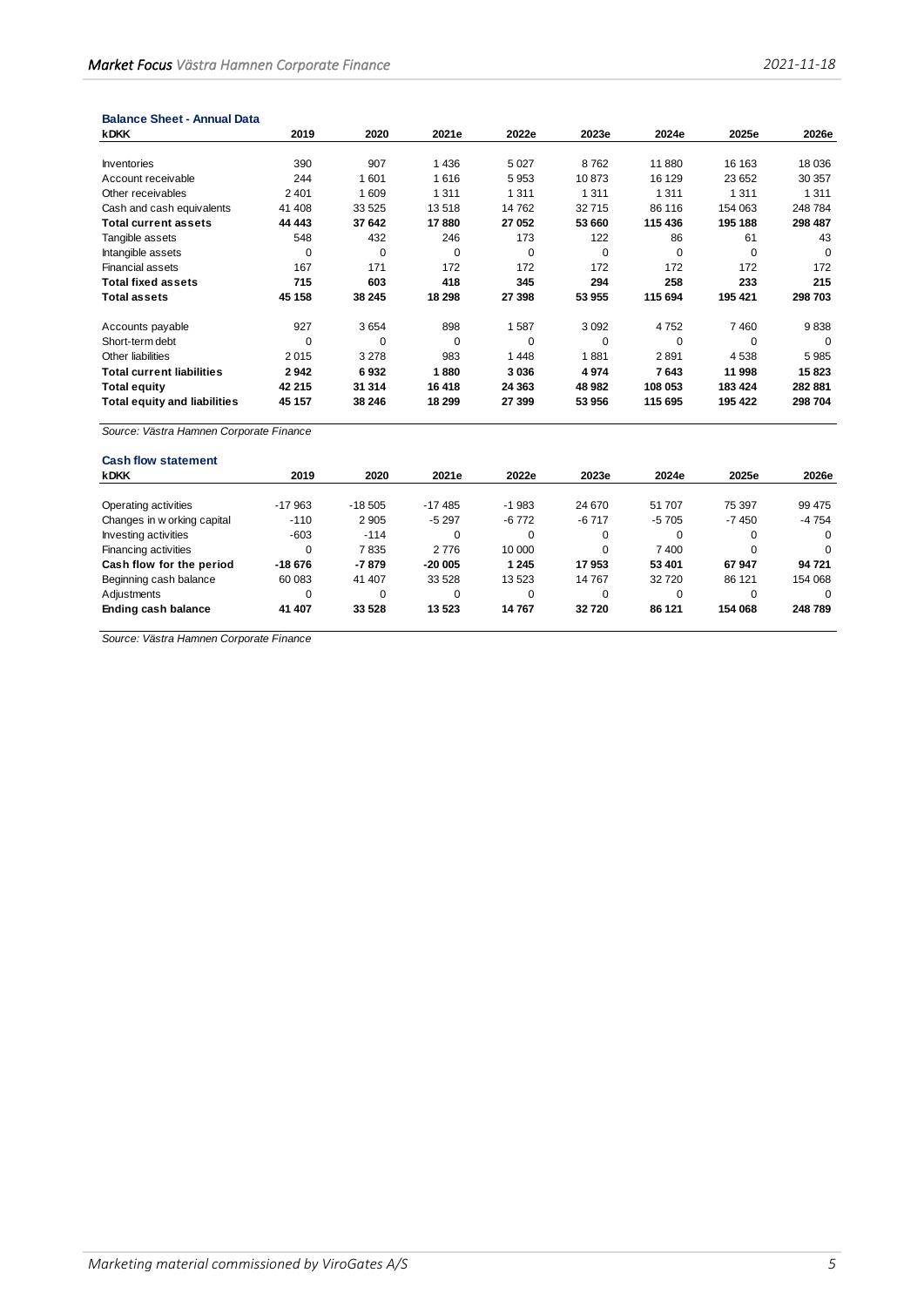| <b>Income Statement - Quarterly Data</b> |         |         |          |          |          |          |          |             |
|------------------------------------------|---------|---------|----------|----------|----------|----------|----------|-------------|
| <b>kDKK</b>                              | Q1 2021 | Q2 2021 | Q3 2021  | Q4 2021e | Q1 2022e | Q2 2022e | Q3 2022e | Q4 2022e    |
|                                          |         |         |          |          |          |          |          |             |
| Net revenues                             | 2076    | 1815    | 1 1 7 2  | 3 2 7 6  | 5 4 6 7  | 7 2 9 8  | 9682     | 12 071      |
| <b>Total revenues</b>                    | 2076    | 1815    | 1 1 7 2  | 3 2 7 6  | 5467     | 7 2 9 8  | 9682     | 12 071      |
| Cost of goods sold                       | $-453$  | $-407$  | $-287$   | $-655$   | $-1093$  | $-1460$  | $-1936$  | $-2414$     |
| Gross profit                             | 1623    | 1 4 0 8 | 885      | 2621     | 4 3 7 4  | 5838     | 7745     | 9657        |
| R&D costs                                | $-1694$ | $-1313$ | $-1256$  | $-1719$  | $-1771$  | $-1824$  | $-1879$  | $-1935$     |
| Sales and marketing costs                | $-3675$ | $-3825$ | $-3054$  | $-4127$  | $-4250$  | $-4378$  | $-4509$  | $-4644$     |
| Administrative costs                     | $-795$  | $-1513$ | $-1081$  | $-1032$  | $-1063$  | $-1094$  | $-1127$  | $-1161$     |
| <b>EBITDA</b>                            | $-4541$ | $-5243$ | $-4506$  | $-4256$  | $-2710$  | $-1458$  | 230      | 1916        |
| Amortisation & depreciation              | $-59$   | $-53$   | $-53$    | $-22$    | $-20$    | $-19$    | $-17$    | $-16$       |
| <b>EBIT</b>                              | $-4600$ | $-5296$ | $-4559$  | $-4279$  | $-2731$  | $-1477$  | 213      | 1 900       |
| Net financial items                      | $-48$   | $-37$   | $-50$    | $-70$    | $-70$    | $-70$    | $-70$    | $-70$       |
| <b>EBT</b>                               | $-4648$ | $-5333$ | $-4609$  | $-4349$  | $-2801$  | $-1547$  | 143      | 1830        |
| <b>Taxes</b>                             | 373     | 286     | 289      | 319      | 205      | 113      | 0        | $\mathbf 0$ |
| Net profit                               | $-4275$ | $-5047$ | -4 320   | $-4030$  | $-2595$  | $-1433$  | 143      | 1830        |
| Earnings per share (DKK)                 | $-1,41$ | $-1,66$ | $-1,42$  | $-1,33$  | $-0,86$  | $-0,47$  | 0,05     | 0,60        |
| Y-o-Y Growth (%)                         |         |         |          |          |          |          |          |             |
| Net revenues                             | 366,5%  | 138,8%  | $-36,6%$ | 42,5%    | 163,3%   | 302,1%   | 726,1%   | 268,4%      |
| <b>EBITDA</b>                            | na      | na      | na       | na       | na       | na       | na       | na          |
| <b>EBIT</b>                              | na      | na      | na       | na       | na       | na       | na       | na          |
| Net profit                               | na      | na      | na       | na       | na       | na       | na       | na          |
| % of revenues (%)                        |         |         |          |          |          |          |          |             |
| Gross margin                             | 78,2%   | 77,6%   | 75,5%    | 80,0%    | 80,0%    | 80,0%    | 80,0%    | 80,0%       |
| EBITDA margin                            | neg     | neg     | neg      | neg      | neg      | neg      | neg      | neg         |
| <b>EBIT</b> margin                       | neg     | neg     | neg      | neg      | neg      | neg      | neg      | neg         |
| EBT margin                               | neg     | neg     | neg      | neg      | neg      | neg      | neg      | neg         |
| Profit margin                            | neg     | neg     | neg      | neg      | neg      | neg      | neg      | neg         |
| <b>Total OPEX</b>                        | 296,9%  | 366,4%  | 460,0%   | 209,9%   | 129,6%   | 100,0%   | 77,6%    | 64,1%       |
| Profitability (%)                        |         |         |          |          |          |          |          |             |
| <b>ROE</b>                               | neg     | neg     | neg      | neg      | neg      | neg      | 0,6%     | 7,5%        |
| <b>ROIC</b>                              | neg     | neg     | neg      | neg      | neg      | neg      | neg      | neg         |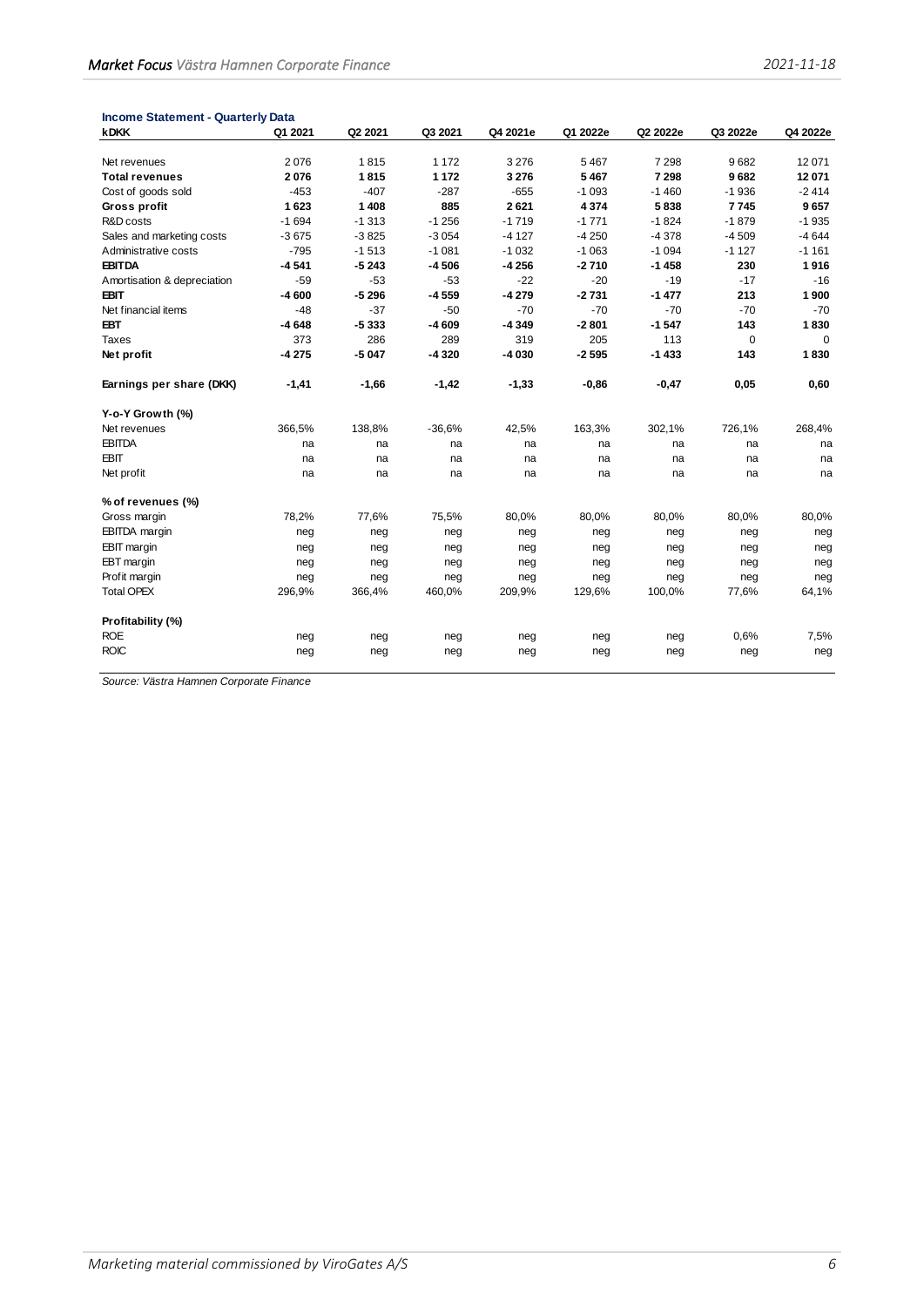| <b>Balance Sheet - Quarterly Data</b> |  |
|---------------------------------------|--|
|---------------------------------------|--|

| <b>kDKK</b>                         | Q1 2021  | Q <sub>2</sub> 2021 | Q3 2021     | Q4 2021e | Q1 2022e | Q2 2022e | Q3 2022e | Q4 2022e |
|-------------------------------------|----------|---------------------|-------------|----------|----------|----------|----------|----------|
|                                     |          |                     |             |          |          |          |          |          |
| <b>Inventories</b>                  | 1494     | 2099                | 1801        | 1436     | 2 2 7 7  | 3 0 3 9  | 4 0 3 2  | 5 0 2 7  |
| Account receivable                  | 2017     | 1816                | 1 0 8 8     | 1616     | 2696     | 3599     | 4 7 7 4  | 5953     |
| Other receivables                   | 2059     | 2 2 2 7             | 2 4 9 3     | 1 3 1 1  | 1 3 1 1  | 1 3 1 1  | 1 3 1 1  | 1 3 1 1  |
| Cash and cash equivalents           | 23 5 63  | 21 3 23             | 17475       | 13518    | 9652     | 6801     | 15 088   | 14762    |
| <b>Total current assets</b>         | 29 133   | 27 465              | 22857       | 17880    | 15935    | 14749    | 25 205   | 27 052   |
| Tangible assets                     | 373      | 321                 | 268         | 246      | 225      | 206      | 189      | 173      |
| Intangible assets                   | $\Omega$ | $\Omega$            | $\mathbf 0$ | $\Omega$ | $\Omega$ | $\Omega$ | 0        | $\Omega$ |
| <b>Financial assets</b>             | 172      | 172                 | 172         | 172      | 172      | 172      | 172      | 172      |
| <b>Total fixed assets</b>           | 545      | 493                 | 440         | 418      | 397      | 378      | 361      | 345      |
| <b>Total assets</b>                 | 29 678   | 27958               | 23 297      | 18 298   | 16 332   | 15 128   | 25 5 66  | 27 398   |
| Accounts payable                    | 785      | 1484                | 1 0 1 2     | 898      | 1 1 9 8  | 1 2 8 0  | 1485     | 1587     |
| Short-term debt                     | $\Omega$ | $\Omega$            | $\mathbf 0$ | $\Omega$ | $\Omega$ | $\Omega$ | $\Omega$ | $\Omega$ |
| Other liabilities                   | 1854     | 1706                | 1838        | 983      | 1 3 1 2  | 1460     | 1549     | 1448     |
| <b>Total current liabilities</b>    | 2639     | 3 1 9 0             | 2850        | 1880     | 2510     | 2739     | 3 0 3 4  | 3036     |
| <b>Total equity</b>                 | 27 039   | 24768               | 20 448      | 16 418   | 13823    | 12 3 9 0 | 22 532   | 24 363   |
| <b>Total equity and liabilities</b> | 29 678   | 27958               | 23 298      | 18 299   | 16 333   | 15 129   | 25 567   | 27 399   |

| <b>Cash flow statement</b>  |          |                     |         |          |          |          |          |          |
|-----------------------------|----------|---------------------|---------|----------|----------|----------|----------|----------|
| <b>kDKK</b>                 | Q1 2021  | Q <sub>2</sub> 2021 | Q3 2021 | Q4 2021e | Q1 2022e | Q2 2022e | Q3 2022e | Q4 2022e |
|                             |          |                     |         |          |          |          |          |          |
| Operating activities        | $-4216$  | -4 994              | $-4267$ | $-4008$  | $-2575$  | $-1414$  | 160      | 1846     |
| Changes in w orking capital | $-5746$  | $-21$               | 420     | 50       | $-1291$  | $-1437$  | $-1873$  | $-2172$  |
| Investing activities        | 0        | 0                   | 0       | 0        | $\Omega$ | 0        | $\Omega$ |          |
| Financing activities        | $\Omega$ | 2 7 7 6             | 0       | $\Omega$ | $\Omega$ | $\Omega$ | 10 000   |          |
| Cash flow for the period    | $-9962$  | $-2239$             | $-3847$ | $-3957$  | $-3866$  | $-2851$  | 8 2 8 7  | $-326$   |
| Beginning cash balance      | 33 5 25  | 23 5 63             | 21 3 23 | 17475    | 13518    | 9652     | 6801     | 15 088   |
| Adjustments                 | 0        | 0                   | 0       | $\Omega$ | $\Omega$ | $\Omega$ | $\Omega$ |          |
| Ending cash balance         | 23 563   | 21 3 23             | 17475   | 13518    | 9652     | 6801     | 15 088   | 14762    |